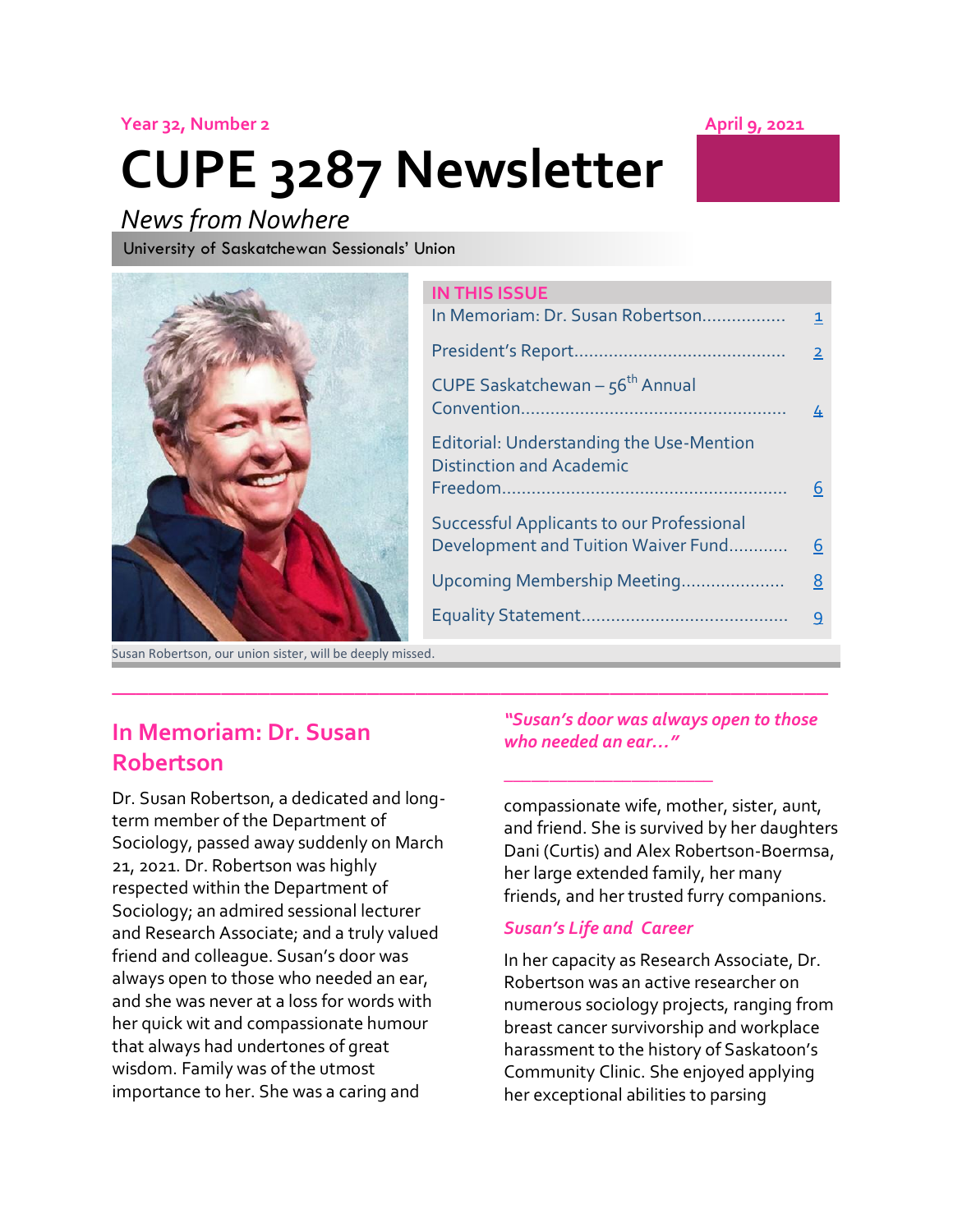elements of critical social theory. Susan was cherished by her colleagues, putting in endless hours to support all of those in the Department and beyond.

Susan was born in Quill Lake on October 14, 1955. In 1965, she and her family moved to Saskatoon, where she attended school at Brevoort Park, Walter Murray Collegiate and the University of Saskatchewan. She received her B.A. (1978), M.A. (1989) and Ph.D. in Sociology in 2002.

*"Susan mentored and inspired thousands of USask students over the years."*

*\_\_\_\_\_\_\_\_\_\_\_\_\_\_\_\_\_\_\_\_\_\_\_*

*\_\_\_\_\_\_\_\_\_\_\_\_\_\_\_\_\_\_\_\_\_\_\_*

Dr. Susan Robertson's 35-year career as a Sessional Lecturer began in 1986. She designed, taught, or had an imprint in some way on many of the department's undergraduate courses, pouring her boundless creative and intellectual energy into each one. Susan mentored and inspired thousands of USask students over the years. Current and past students sent unsolicited notes reflecting on her teaching excellence; how they "grew from her wisdom" and her encouragement "not to sacrifice the integrity of thought but rather lean into challenging and complex topics".

Susan was also a highly respected, contributing union sister in CUPE 3287, the local representing sessional lecturers on campus. Her activities in the union began in the early 1990s, coinciding with the formative years of the local. In 2008, she held the elected position of President, served on the union's negotiating team, and for years was Recording Secretary. We can expect to hear hoots of delight from a graduate student 30 or 40 years from now whose thesis topic is a social history of the sessionals' union, when they come across her minutes in the archives because Susan had the most exquisite penmanship.

Dr. Susan Robertson will be remembered for her enduring passion for knowledge and education and her dedication to her students and colleagues.

#### *Dr. Susan Robertson Memorial Book Fund*

The Dr. Susan Robertson Memorial Book Fund has been established to honor Susan Robertson's legacy. This fund supports the work of sessional lecturers within the Department of Sociology. Dr. Robertson was an avid reader and this fund, established in her name, will allow sociology's sessional lecturers to draw upon the fund in order to purchase books of their choice.

**-Elizabeth Quinlan**

**\_\_\_\_\_\_\_\_\_\_\_\_\_\_\_\_\_\_\_\_\_\_\_\_\_\_\_\_\_\_\_\_\_\_\_\_\_\_\_\_\_\_\_\_\_\_\_\_\_\_\_\_\_\_\_\_\_\_\_**

### <span id="page-1-0"></span>**President's Report**

The theme of this report, I suppose, is big things and small (but important) things.

Under the heading of small (but important) things, our Local has achieved quite a lot these last few months, both at the Sessional Joint Union Management

Committee (SJUMC) and elsewhere. For instance, members who received grants to purchase equipment in support of remote instruction through ou[r Academic](https://3287.cupe.ca/resources/funds-and-benefits/)  [Development/Professional Development](https://3287.cupe.ca/resources/funds-and-benefits/)  [Fund](https://3287.cupe.ca/resources/funds-and-benefits/) were no doubt surprised to find that their grant had been treated by the University as a personal taxable benefit (meaning that up 30% of the value their

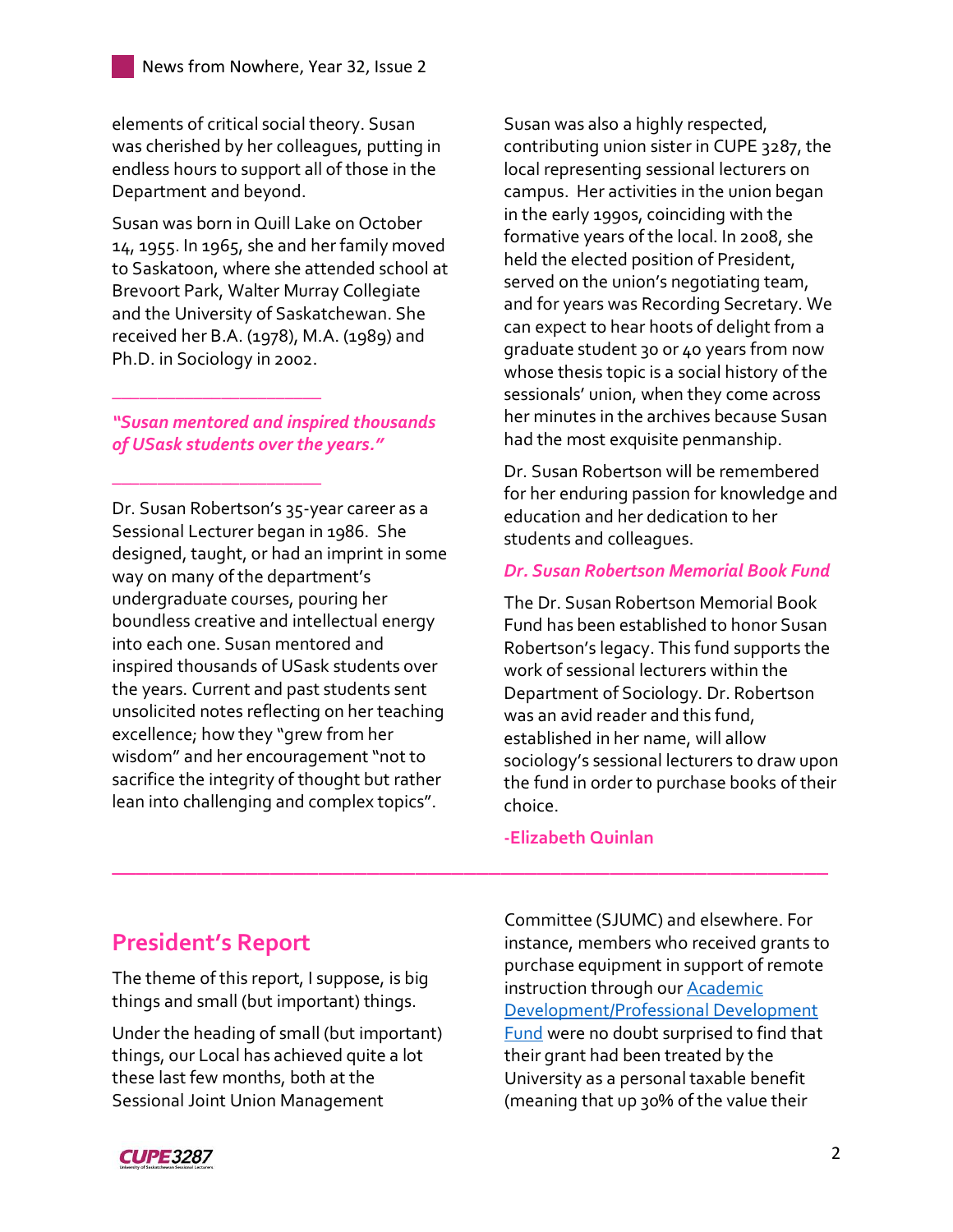grant was withheld from their pay). Our Local argued successfully that this was not consistent with Canada Revenue Agency policy nor with past practice regarding allocations from the Fund. The members affected have now either received a refund of the tax withheld or a revised T4 which will result in the amount withheld being refundable when they file their income tax return for 2020.

On a similar scale, in the Fall term some of our members who were not teaching in that term found that their University Library borrowing privileges had been prematurely cut off following their last appointment. After raising this issue at the SJUMC, it turned out that this was partly an artifact of Library operations moving to primarily online delivery in response to COVID-19. Library borrowing for sessional lecturers who are not currently teaching has now been restored to the pre-COVID status quo (i.e., two months prior to and two months following a sessional teaching appointment). A side-effect of dealing with issue, however, has been to highlight just how meagre the status-quo is. We are continuing to push for a further extension of Library privileges for sessional faculty (so that they are similar to those currently available to retired staff and USFA faculty).

Progressing up in scale, in our interim [agreement](https://3287.cupe.ca/files/2020/09/CUPE-3287_USask-_Tentative-Agreement_Signatures-_August_25_2020.pdf) [pdf, 113 kb.] with the University, ratified in October of last year, both parties agreed that the maintenance period for Right of First Refusal would "extended by one additional sessional year…for each sessional year or portion of a sessional year that the operation of the University is significantly affected by the University's response to the COVID-19 emergency." Despite this, it came to our Local's attention that ROFR had been

allowed to lapse for some our members in the Winter, 2021 term. This clear violation of the agreement was challenged at SJUMC – the Employer has acknowledged its noncompliance, and we expect a successful resolution soon.

Moving on, though, to even bigger topics: We will soon be back into collective bargaining.

As some of you will recall, our Local was about to head into collective bargaining in the spring of 2020 – just as COVID was shutting down University operations and disrupting…well, nearly everything. The University proposed the current interim agreement (which expires on August  $31<sup>st</sup>$  of this year) as a kind of stopgap – pleading uncertainty about the future of the University's operations and finances – and we brought it forward to our members for ratification on that basis. A provision of that agreement, however, is that negotiations for our next collective agreement "will commence within six months prior to the expiry" of our current agreement – i.e., right about now.

*"[O]ur Local was about to head into collective bargaining […] just as COVID was shutting down University operations and disrupting…well, nearly everything."*

*\_\_\_\_\_\_\_\_\_\_\_\_\_\_\_\_\_\_\_\_\_\_\_*

*\_\_\_\_\_\_\_\_\_\_\_\_\_\_\_\_\_\_\_\_\_\_\_*

At our special membership meeting held (via Zoom) on February  $12^{th}$ , we elected a new Negotiating Committee, consisting of Patrick Bulas, Jeffrey Klassen, Jacob Semko, and Stavros Stavrou, together with me, Vice-President Brian Zamulinski, and Will Bauer (who will be continuing as our CUPE representative while Ann Iwanchuk remains on secondment to CUPE national). The Committee intends to use the

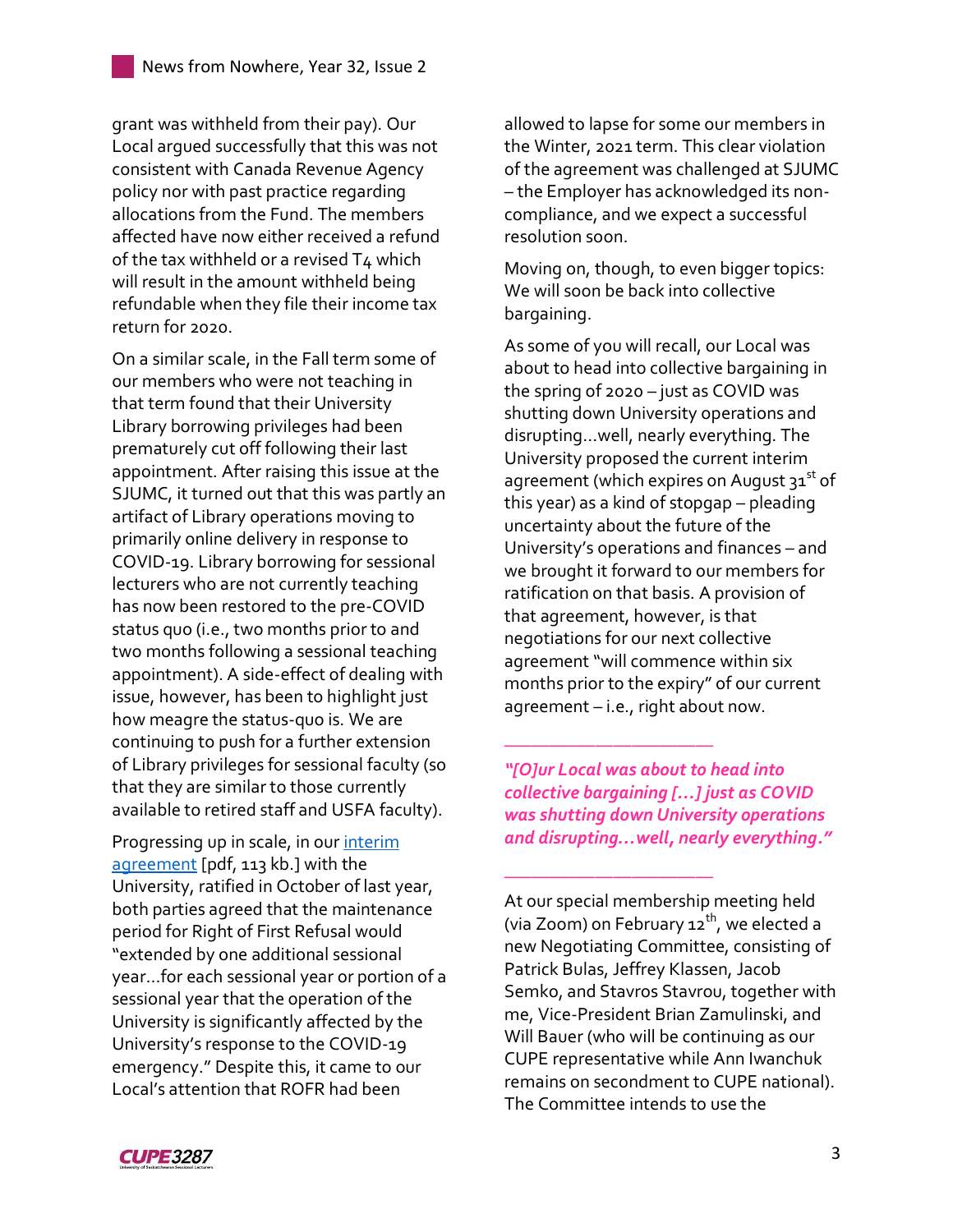proposals developed last year as the basis for our bargaining priorities heading into the next round of collective bargaining, which may get under way as soon as mid-May. We will be continuing to meet as a committee in the interim, however, refining our proposals and developing new ones.

The next round of collective bargaining will be among the issues discussed at our

upcoming membership meeting, to be held via Zoom on Friday, April 16<sup>th</sup>, starting at 3:30 PM. (For more information see the meeting announcement in this newsletter.) As always, I encourage all members of CUPE 3287 to attend.

**-William Buschert**

**\_\_\_\_\_\_\_\_\_\_\_\_\_\_\_\_\_\_\_\_\_\_\_\_\_\_\_\_\_\_\_\_\_\_\_\_\_\_\_\_\_\_\_\_\_\_\_\_\_\_\_\_\_\_\_\_\_\_\_**

### <span id="page-3-0"></span>**CUPE SASKATCHEWAN - 56th ANNUAL CONVENTION**

*March 11, 2021 1st Virtual Convention Your Community Union*

CUPE Saskatchewan Convention 2021 marked a significant milestone: this was the first virtual convention in CUPE's history. The COVID-19 Pandemic required the CUPE SK Executive to adopt an alternate, novel, and creative approach to organizing and hosting the annual convention and a virtual format was the option selected to enable delegates to synchronously and asynchronously participate on a provincial scale.

A total of 270 people, of which 197 were voting delegates representing 31 locals, participated in the Convention. CUPE National President Mark Hancock and Secretary-Treasurer Charles Fleury; Saskatchewan Federation of Labor (SFL) President Lori Johb; and Ryan Meili, Leader

of the Official Opposition, Saskatchewan NDP, brought greetings from their respective organizations and addressed the Convention. CUPE 3287 was represented by two delegates.

*"[T]his was the first virtual convention in CUPE's history."*

#### *Key Issues Discussed*

*\_\_\_\_\_\_\_\_\_\_\_\_\_\_\_\_\_\_\_\_\_\_\_*

Three issues received some consideration at the Convention: (a) the impact of the COVID-19 Pandemic; (b) privatization; and (c) member engagement. CUPE Saskatchewan President Judy Henley highlighted the need to work harder on behalf of racialized, Indigenous, disabled, women, and young workers. The struggle against for-profit private care homes,

privatization, P3s, and workplace health and safety continues. The Report by the Task Force on Member Engagement was presented to the delegates. Two points were stressed: (a) how do we get more members observing our campaigns; and (b) how do we get those members upwardly mobile to grow our capacity.

Lori Johb (SFL) focused on the crisis in long-term care and wage challenges (freezes, government cuts to services, cost of living increases), stressing that strength and solidarity are need today more than ever. She encouraged locals to consider membership in the SFL to strengthen

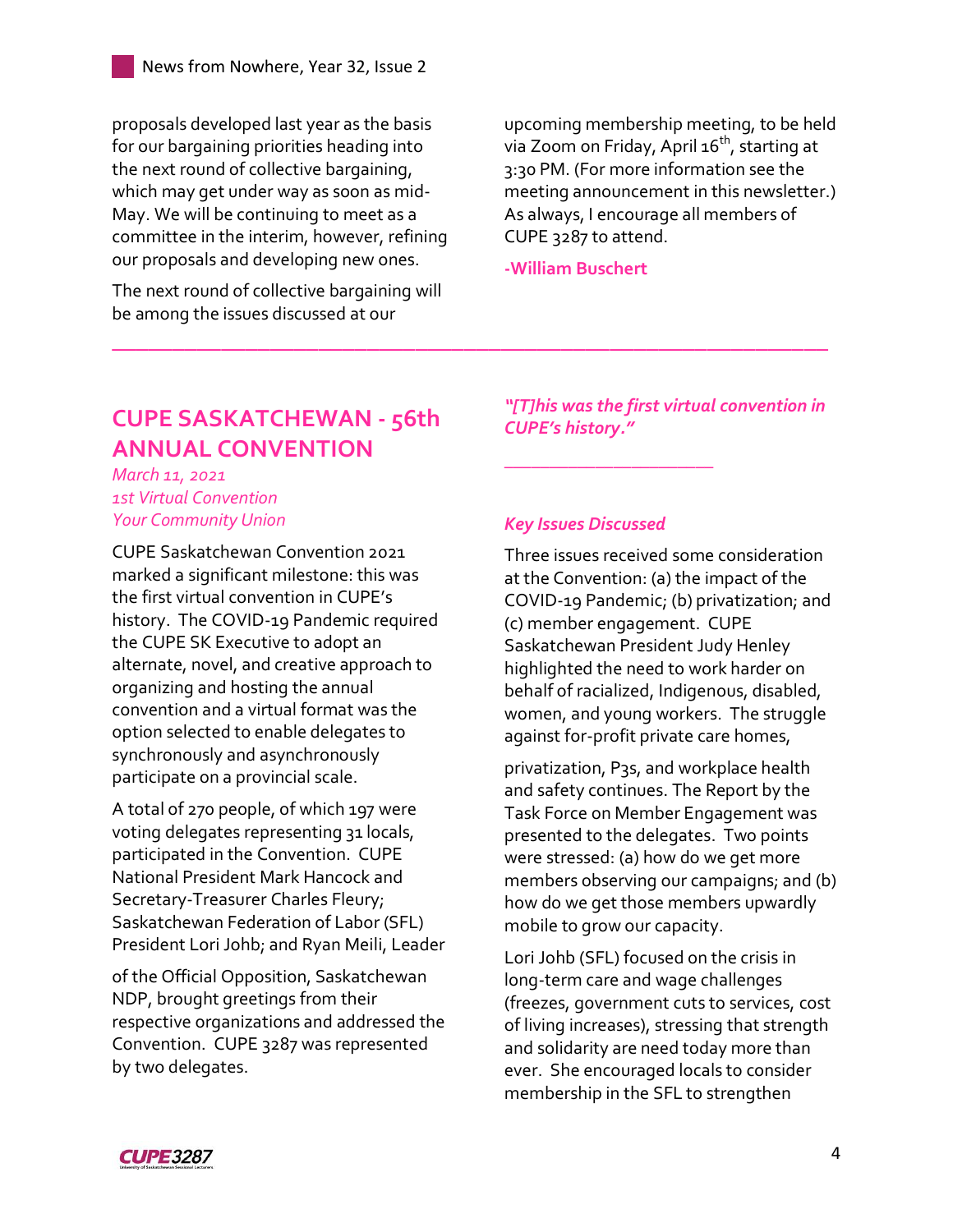solidarity and to create a stronger collective voice for labor. Ryan Meili, Leader of the Opposition, NDP stated that "going back to 'normal' is not good enough because the 'normal' was never good enough." He encouraged CUPE's involvement with and presence at the Canadian Labor Congress (CLC). CUPE National President Mark Hancock stated that there appears to be a growing interest in affiliating with CUPE across the country and this needs to be given some attention. He stressed CUPE members and locals to become involved with CLC. Charles Fleury, CUPE National Secretary-Treasurer, reported that although revenues are down due to layoffs, job eliminations, and reduced economic activity, expenses have also been down. The financial position of CUPE National continues to remain solid.

#### *Panels and Debates*

One panel presentation was held: "Mental Health and Resiliency during COVID". A video, COURAGE Philippines, informed the delegates that labor and union activists in the Philippines continue to be harassed and persecuted. Most recently, Bloody Sunday – March 7th, 2021 – saw a number of activists arrested and detained by the police.

*"Going back to 'normal' is not good enough because the 'normal' was never good enough." -Ryan Meili*

*\_\_\_\_\_\_\_\_\_\_\_\_\_\_\_\_\_\_\_\_\_\_\_*

A total of 16 resolutions and 10 constitutional amendments were presented for debate. The resolutions focused on union affairs (7), privatization (3), political action and workers' rights (2), health  $(2)$ , equality  $(1)$ , and solidarity  $(1)$ . Only 5 resolutions and 7 constitutional amendments were debated and carried. A motion was made and carried to refer the remaining resolutions and constitutional amendments to the Executive.

Of the constitutional changes, two are worthy of note. The Diversity Executive Member position was replaced with three positions: the LGBTQ2+ Executive Member Worker of Disability Executive Member; and Racialized Executive Member. The term "Worker(s) of Disability" was amended to "Worker(s) with Disability".

Delegates at the 2021 CUPE Saskatchewan Convention adopted a motion that CUPE Saskatchewan reaffirm its affiliation to the Saskatchewan NDP for the period April 01, 2021 to March 31, 2022. The 2021 Union Activist award was presented to Donna Smith (Local 4828). Elections yielded the following results: (a) Vice-President CUPE SK – Dylan Breland; (b) Recording Secretary – J. R. Simpson; (c) Trustee (three-year) – Patricia Gausman; (d) National CUPE Regional Vice-President – Kent Peterson; and (e) National CUPE General Vice-President – Judy Henley.

Respectfully submitted,

**-William (Bill) Gulka**

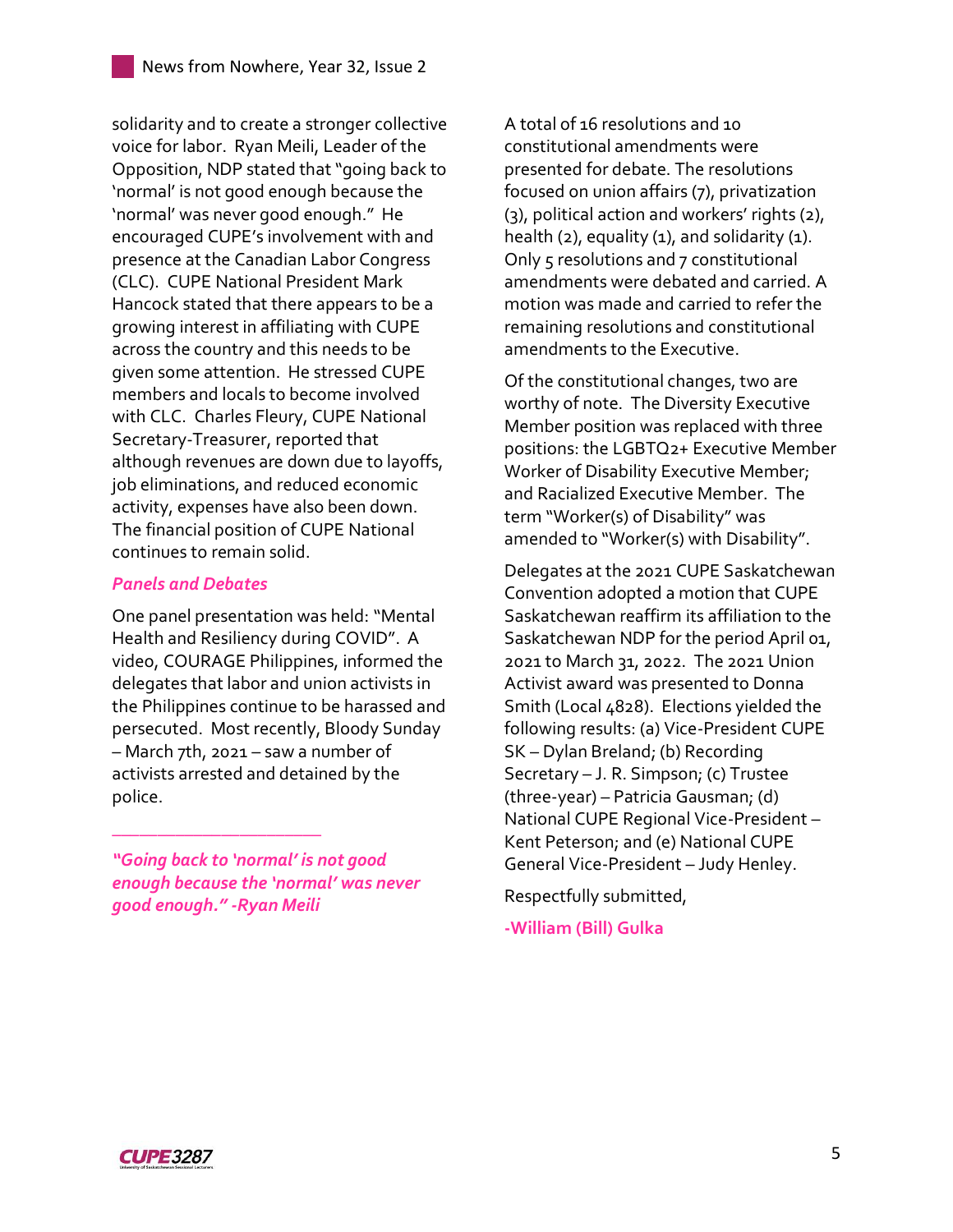### <span id="page-5-0"></span>**Understanding the Use-Mention Distinction and Academic Freedom**

High school Scrabble players are not allowed to play offensive words. To help them to avoid them, the Scrabble authorities provide them with a complete list of the forbidden words. While this approach is amusing, the words have to be *mentioned* to ensure that they are not *used*.

Obviously, there are words that one should never *use* in a classroom. On the other hand, if one is forbidden ever to *mention* the same words, in quotations say, it means that the discussion of certain topics is proscribed.

#### *"Obviously, there are words that one should never* **use** *in the classroom…"*

*\_\_\_\_\_\_\_\_\_\_\_\_\_\_\_\_\_\_\_\_\_\_\_*

*\_\_\_\_\_\_\_\_\_\_\_\_\_\_\_\_\_\_\_\_\_\_\_*

The proscription is a violation of academic freedom.

Some students react negatively to some objectionable words even when they are

**\_\_\_\_\_\_\_\_\_\_\_\_\_\_\_\_\_\_\_\_\_\_\_\_\_\_\_\_\_\_\_\_\_\_\_\_\_\_\_\_\_\_\_\_\_\_\_\_\_\_\_\_\_\_\_\_\_\_\_** merely mentioned in a quotation. When this happens, the appropriate thing to do is to explain the use-mention distinction, to affirm that it is wrong to use the word, but also to affirm that academic freedom permits the mention of the word.

> Instructors should take this approach. To do otherwise is to treat university students as less mature, less rational, and less capable of moral and intellectual growth than high school Scrabble players.

Administrators should do so as well when confronted with a complaint from a student. To investigate the mere mention of offensive words is to treat policies such as the Discrimination and Harassment Policy as superseding academic freedom. Obviously, while the policies are important, they should be interpreted in ways that are compatible with academic freedom, if possible. And understanding and acknowledging the use-mention distinction helps make it possible in these sorts of cases.

#### **-Brian Zamulinski**

**\_\_\_\_\_\_\_\_\_\_\_\_\_\_\_\_\_\_\_\_\_\_\_\_\_\_\_\_\_\_\_\_\_\_\_\_\_\_\_\_\_\_\_\_\_\_\_\_\_\_\_\_\_\_\_\_\_\_\_**

### <span id="page-5-1"></span>**Successful Applicants to our Professional Development and Tuition Waiver Fund**

Our Professional Development and Tuition Waiver (PDTW) Fund Committee meets regularly to review applications to this fund. We are pleased to announce the

winners for this cycle of PDTW fund applications:

- **Dinesh Ramon**, \$1,475 for research
- **Peggi-Lyn Gatlon**, \$240 for conference
- **Yliana Baron Gavidia**, \$367.50 for professional dues
- **Stavros Stavrou**, \$3000 for remote teaching equipment

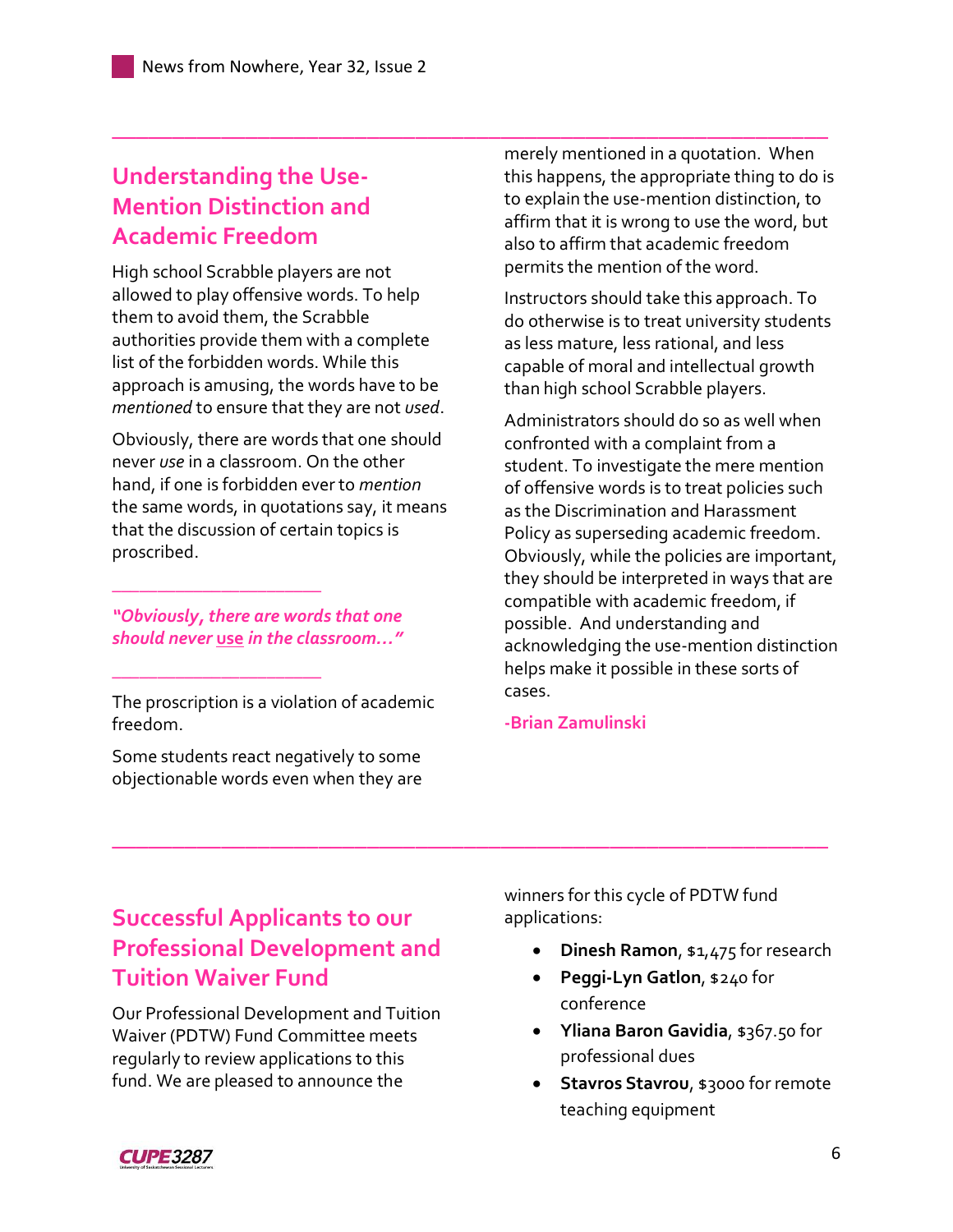- **Carly Priebe**, \$1906.98 for remote teaching equipment
- **Vanessa Ellis Colley**, \$1,466.40 for tuition
- **Samantha Black**, \$1,466.40 for tuition
- **Mark Doerksen**, \$1,466.40 for tuition
- **Nazanin Charchi Aghdam**, \$1,466.40 for tuition
- **Karissa Patton**, \$1,466.40 for tuition
- **Kyle Dase**, \$1,466.40 for tuition
- **McKelvey Kelly**, \$1,466.40 for tuition
- **Krystl Raven**, \$1,466.40 for tuition

Congratulations to all of our successful applicants!

To apply to the PDTW fund in order to help cover your professional expenses or tuition fees, contact us at

[cupe3287grants@gmail.com](mailto:cupe3287grants@gmail.com) or visit [https://3287.cupe.ca/resources/funds-and](https://3287.cupe.ca/resources/funds-and-benefits/)[benefits/.](https://3287.cupe.ca/resources/funds-and-benefits/)

Anyone who has taught within the last 6 months as a sessional lecturer at USask qualifies for this funding.



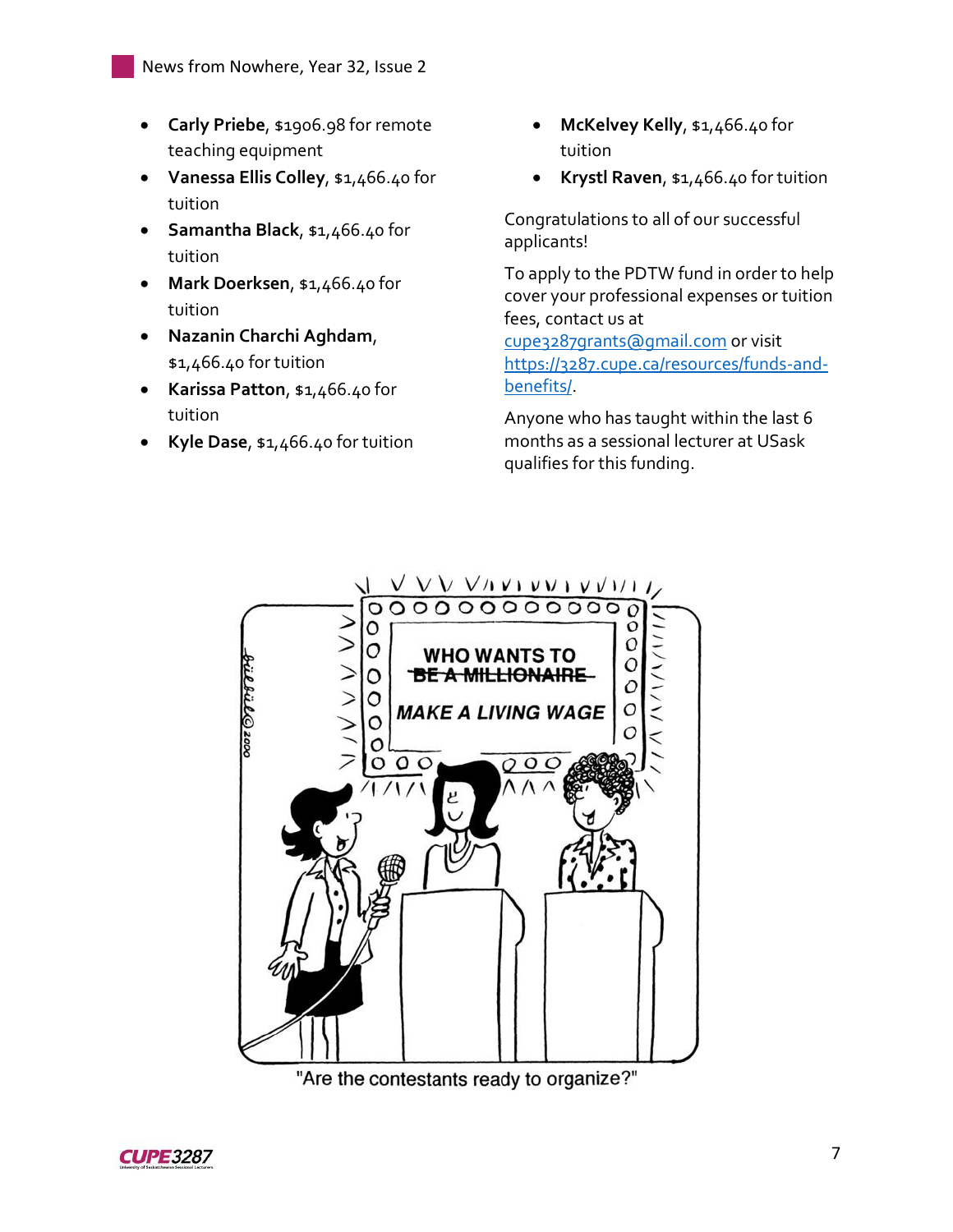## <span id="page-7-0"></span>**Membership Meeting,**

### **Winter 2021**

#### **Via Zoom**

*Show your solidarity with labour justice!*

Invitation links have been distributed to the membership via email. If you have not recevied your invitation email, please contact cupe3287@gmail.com

### **Friday, April 16, 2021**

3:30pm – 5:00pm

Agenda on following page



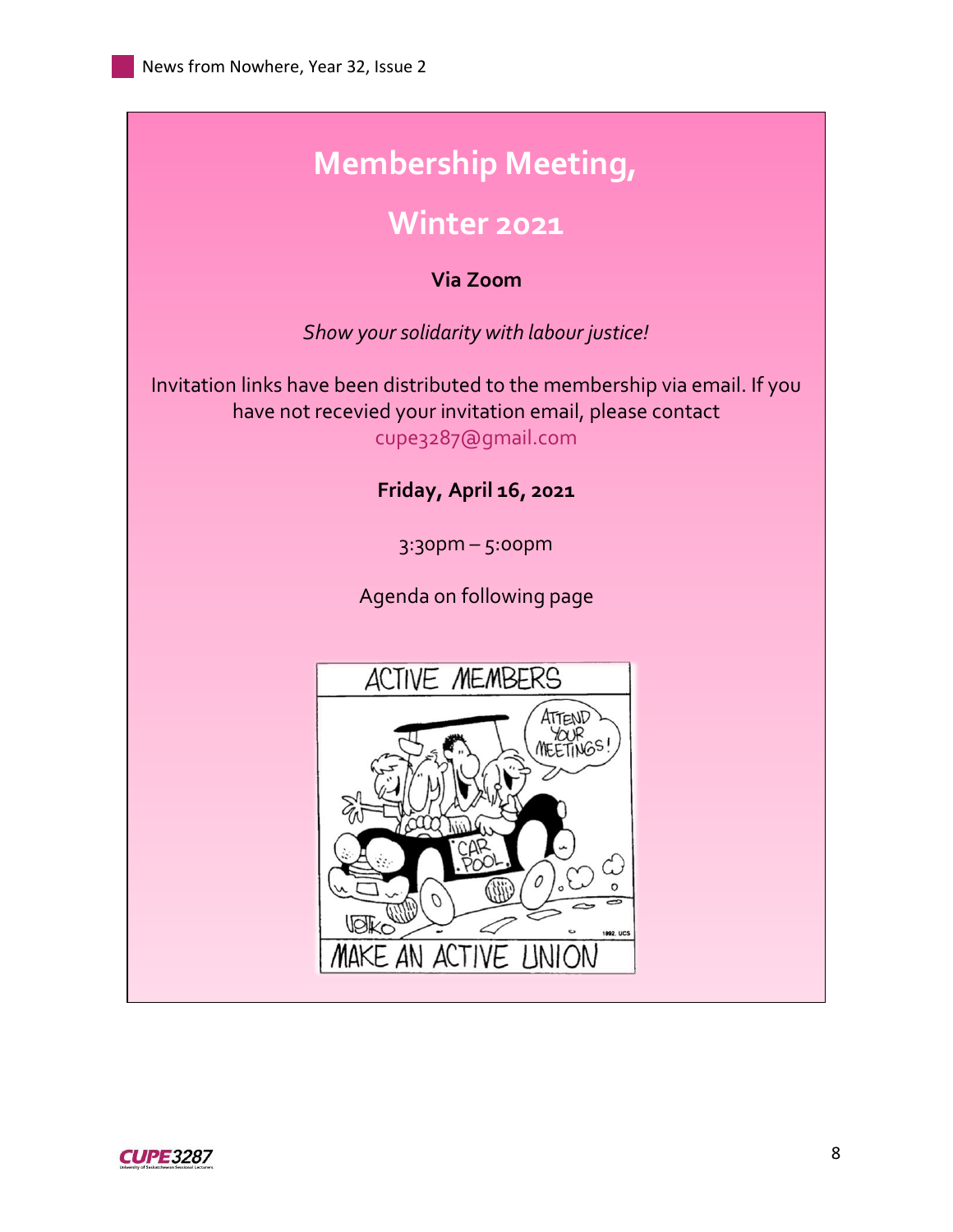

#### **MEMBERSHIP MEETING**

#### **April 16, 2021, 3:30 PM**

#### **Via Zoom (Meeting invitations circulated via email)**

#### **AGENDA**

- 1. Adoption of the agenda
- 2. Roll Call of Officers
- 3. Reading of the Equality Statement
- 4. Adoption of Minutes, Special Membership Meeting, February 12, 2021
- 5. Secretary-Treasurer's Report
- 6. News and Communications Officer's Report
- 7. Executive Report
	- a. SJUMC Report
	- b. Negotiating Committee: Update on preparations for collective bargaining
	- c. Pandemic Response and Reopening Task Force Updates
- 8. Motion: "CUPE 3287 calls for the University to implement a policy whereby, before being allowed on campus, all instructors, staff, students, and visitors are required to provide proof of vaccination against COVID-19 unless they can provide medical documentation indicating that they are ineligible for vaccination due to an underlying health condition."

**\_\_\_\_\_\_\_\_\_\_\_\_\_\_\_\_\_\_\_\_\_\_\_\_\_\_\_\_\_\_\_\_\_\_\_\_\_\_\_\_\_\_\_\_\_\_\_\_\_\_\_\_\_\_\_\_\_\_\_**

- 9. New Business
- 10. Adjournment

### <span id="page-8-0"></span>**CUPE Equality Statement**

Union solidarity is based on the principle that union members are equal and deserve mutual respect at all levels. Any behaviour that creates conflict prevents us from working together to strengthen our union.

As unionists, mutual respect, cooperation and understanding are our goals. We should neither condone nor tolerate behaviour that undermines the dignity or self-esteem of any